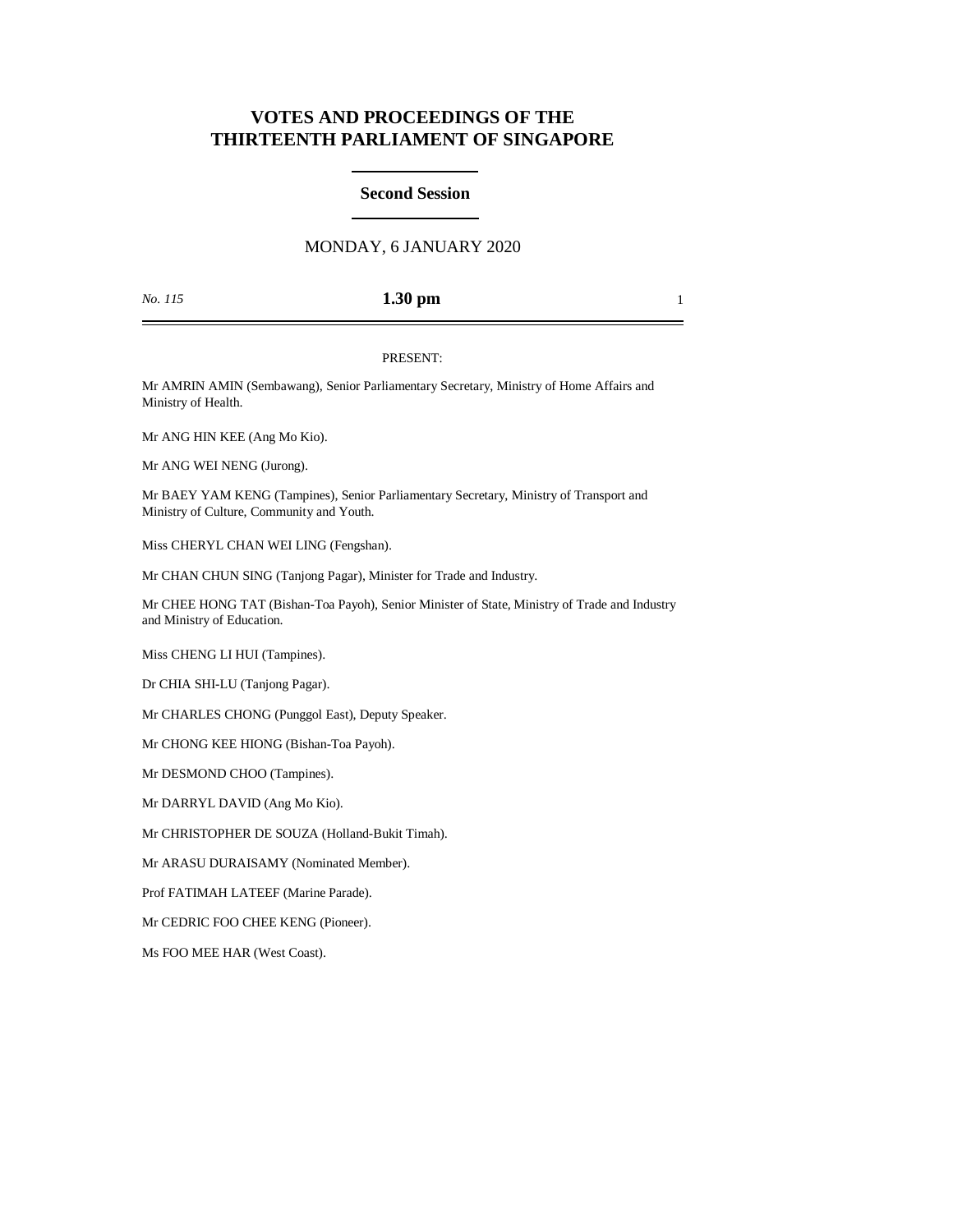Ms GRACE FU HAI YIEN (Yuhua), Minister for Culture, Community and Youth and Leader of the House.

Mr GAN KIM YONG (Chua Chu Kang), Minister for Health.

Mr GAN THIAM POH (Ang Mo Kio).

Mr GOH CHOK TONG (Marine Parade).

Assoc Prof DANIEL GOH PEI SIONG (Non-Constituency Member).

Mr HENG CHEE HOW (Jalan Besar), Senior Minister of State, Ministry of Defence.

Mr HENG SWEE KEAT (Tampines), Deputy Prime Minister and Minister for Finance.

Mr TERENCE HO WEE SAN (Nominated Member).

Ms INDRANEE RAJAH (Tanjong Pagar), Minister, Prime Minister's Office, Second Minister for Finance and Second Minister for Education.

Dr INTAN AZURA MOKHTAR (Ang Mo Kio).

Mr S ISWARAN (West Coast), Minister for Communications and Information and Minister-in-charge of Trade Relations.

Dr JANIL PUTHUCHEARY (Pasir Ris-Punggol), Senior Minister of State, Ministry of Transport and Ministry of Communications and Information and Government Whip.

Mr KHAW BOON WAN (Sembawang), Coordinating Minister for Infrastructure and Minister for Transport.

Dr AMY KHOR LEAN SUAN (Hong Kah North), Senior Minister of State, Ministry of the Environment and Water Resources and Ministry of Health.

Dr KOH POH KOON (Ang Mo Kio), Senior Minister of State, Ministry of Trade and Industry.

Mr KWEK HIAN CHUAN HENRY (Nee Soon).

Dr LAM PIN MIN (Sengkang West), Senior Minister of State, Ministry of Health and Ministry of Transport.

Er Dr LEE BEE WAH (Nee Soon).

Mr DESMOND LEE (Jurong), Minister for Social and Family Development and Second Minister for National Development and Deputy Leader of the House.

Mr LEE HSIEN LOONG (Ang Mo Kio), Prime Minister.

Mr LEE YI SHYAN (East Coast).

Mr LIANG ENG HWA (Holland-Bukit Timah).

Mr LIM BIOW CHUAN (Mountbatten), Deputy Speaker.

Mr LIM HNG KIANG (West Coast).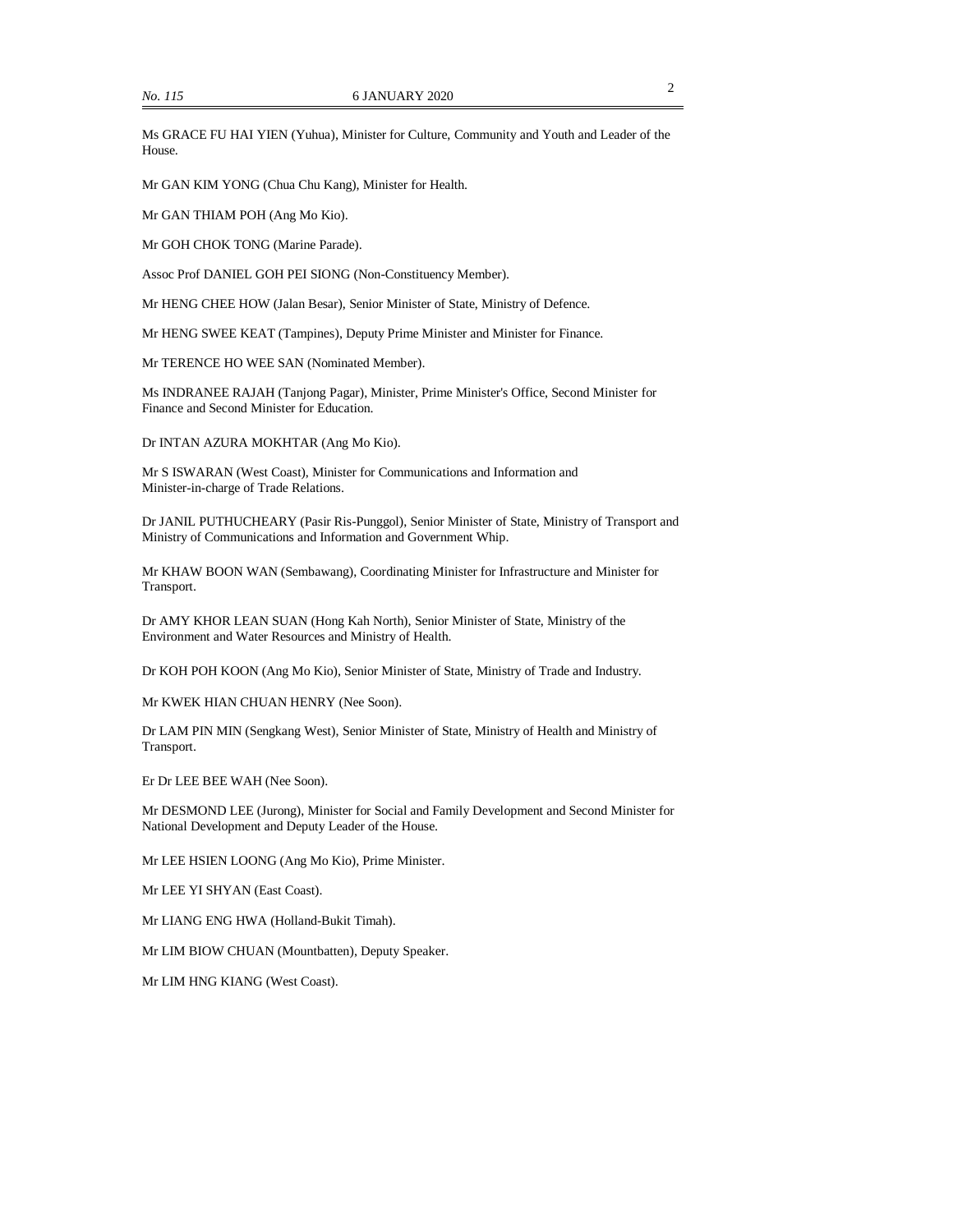Prof LIM SUN SUN (Nominated Member).

Ms SYLVIA LIM (Aljunied).

Dr LIM WEE KIAK (Sembawang).

Mr LOW THIA KHIANG (Aljunied).

Ms LOW YEN LING (Chua Chu Kang), Senior Parliamentary Secretary, Ministry of Education and Ministry of Manpower.

Mr MASAGOS ZULKIFLI B M M (Tampines), Minister for the Environment and Water Resources and Minister-in-charge of Muslim Affairs.

Dr MOHAMAD MALIKI BIN OSMAN (East Coast), Senior Minister of State, Ministry of Defence and Ministry of Foreign Affairs.

Mr MOHAMED IRSHAD (Nominated Member).

Mr MUHAMAD FAISAL ABDUL MANAP (Aljunied).

Assoc Prof Dr MUHAMMAD FAISHAL IBRAHIM (Nee Soon), Senior Parliamentary Secretary, Ministry of Education and Ministry of Social and Family Development.

Mr MURALI PILLAI (Bukit Batok).

Dr LILY NEO (Jalan Besar).

Mr NG CHEE MENG (Pasir Ris-Punggol), Minister, Prime Minister's Office.

Dr NG ENG HEN (Bishan-Toa Payoh), Minister for Defence.

Mr LOUIS NG KOK KWANG (Nee Soon).

Ms ANTHEA ONG (Nominated Member).

Mr ONG TENG KOON (Marsiling-Yew Tee).

Mr ONG YE KUNG (Sembawang), Minister for Education.

Ms JOAN PEREIRA (Tanjong Pagar).

Mr LEON PERERA (Non-Constituency Member).

Ms DENISE PHUA LAY PENG (Jalan Besar).

Mr PNG ENG HUAT (Hougang).

Mr PRITAM SINGH (Aljunied).

Ms IRENE QUAY SIEW CHING (Nominated Member).

Ms RAHAYU MAHZAM (Jurong).

Mr SAKTIANDI SUPAAT (Bishan-Toa Payoh).

Mr SEAH KIAN PENG (Marine Parade).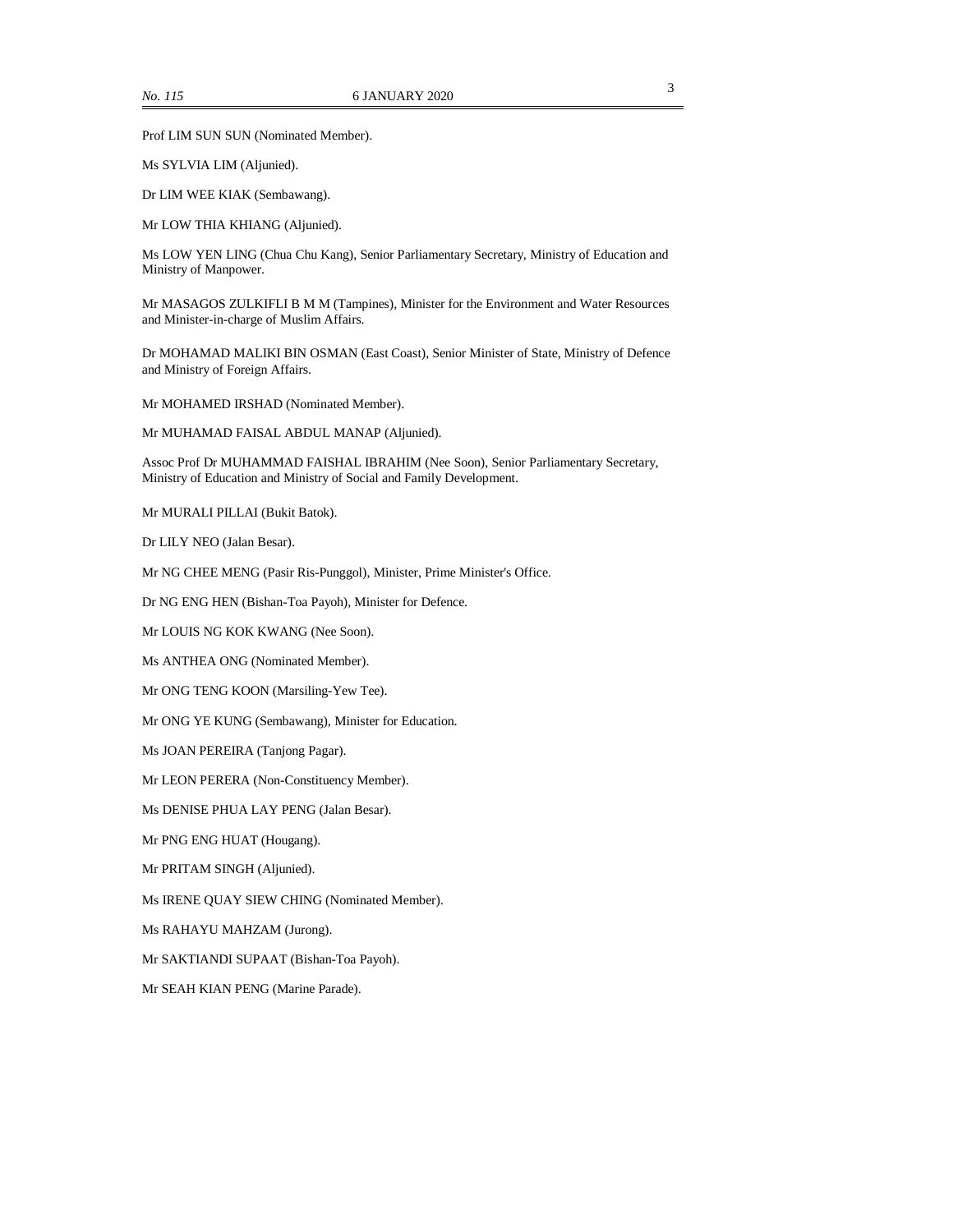Mr K SHANMUGAM (Nee Soon), Minister for Home Affairs and Minister for Law.

Ms SIM ANN (Holland-Bukit Timah), Senior Minister of State, Ministry of Communications and Information and Ministry of Culture, Community and Youth and Deputy Government Whip.

Mr SITOH YIH PIN (Potong Pasir).

Ms SUN XUELING (Pasir Ris-Punggol), Senior Parliamentary Secretary, Ministry of Home Affairs and Ministry of National Development.

Mr DENNIS TAN LIP FONG (Non-Constituency Member).

Ms JESSICA TAN SOON NEO (East Coast).

Mr SAM TAN CHIN SIONG (Radin Mas), Minister of State, Ministry of Foreign Affairs and Ministry of Social and Family Development.

Dr TAN WU MENG (Jurong), Senior Parliamentary Secretary, Ministry of Foreign Affairs and Ministry of Trade and Industry.

Mr PATRICK TAY TECK GUAN (West Coast).

Mr TEO CHEE HEAN (Pasir Ris-Punggol), Senior Minister and Coordinating Minister for National Security.

Dr TEO HO PIN (Bukit Panjang).

Mr TEO SER LUCK (Pasir Ris-Punggol).

Assoc Prof WALTER THESEIRA (Nominated Member).

Ms TIN PEI LING (MacPherson).

Mr EDWIN TONG CHUN FAI (Marine Parade), Senior Minister of State, Ministry of Law and Ministry of Health.

Mr VIKRAM NAIR (Sembawang).

Dr VIVIAN BALAKRISHNAN (Holland-Bukit Timah), Minister for Foreign Affairs.

Mr LAWRENCE WONG (Marsiling-Yew Tee), Minister for National Development and Second Minister for Finance.

Prof YAACOB IBRAHIM (Jalan Besar).

Mr ALEX YAM ZIMING (Marsiling-Yew Tee).

Mr YEE CHIA HSING (Chua Chu Kang).

Ms YIP PIN XIU (Nominated Member).

Mr MELVIN YONG YIK CHYE (Tanjong Pagar).

Mr ZAINAL SAPARI (Pasir Ris-Punggol).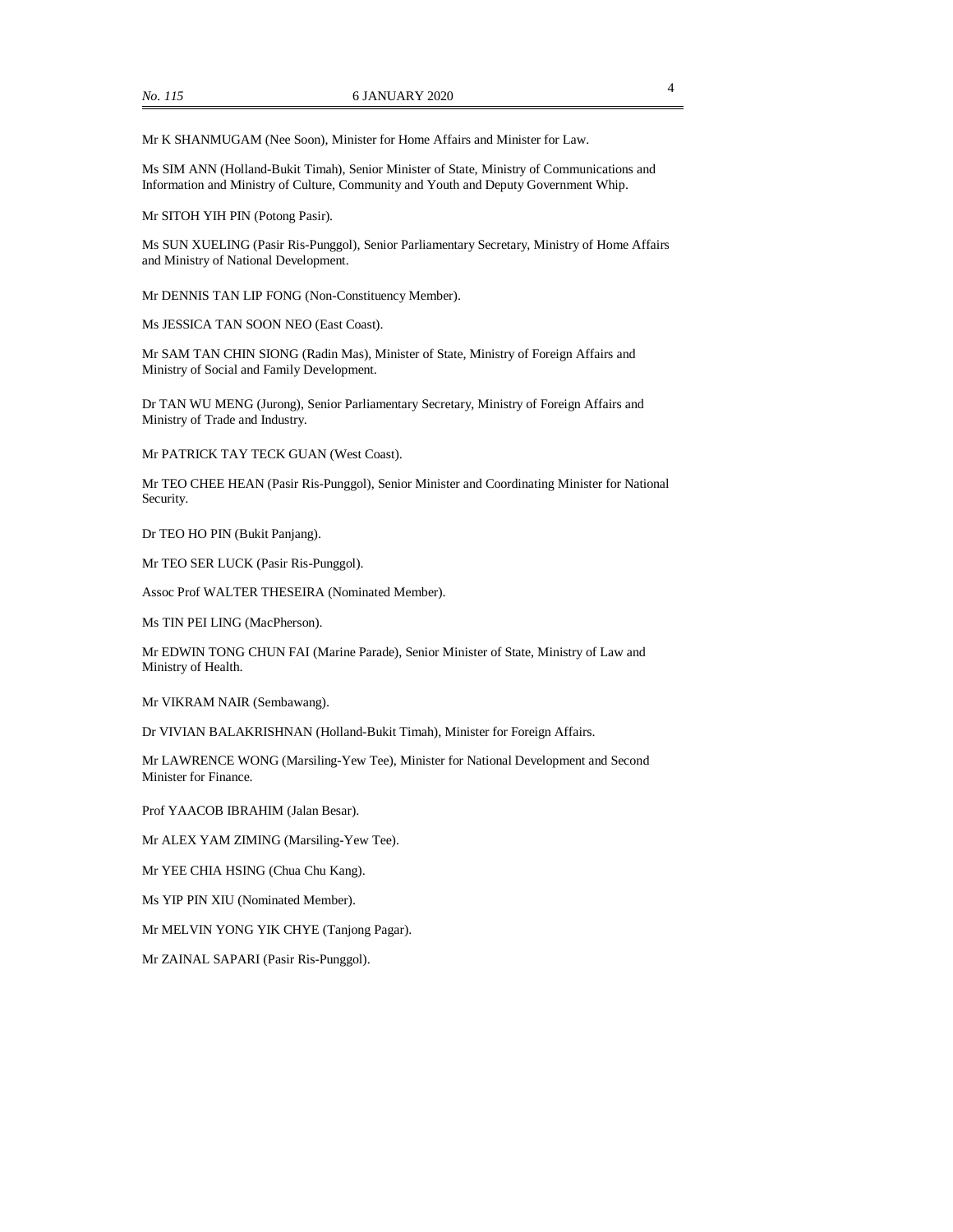Mr ZAQY MOHAMAD (Chua Chu Kang), Minister of State, Ministry of National Development and Ministry of Manpower and Deputy Government Whip.

### ABSENT:

Mr SPEAKER (Mr Tan Chuan-Jin (Marine Parade)).

Mr CHEN SHOW MAO (Aljunied).

Mr DOUGLAS FOO (Nominated Member).

Mr LIM SWEE SAY (East Coast).

Mrs JOSEPHINE TEO (Bishan-Toa Payoh), Minister for Manpower and Second Minister for Home Affairs.

Mr THARMAN SHANMUGARATNAM (Jurong), Senior Minister and Coordinating Minister for Social Policies.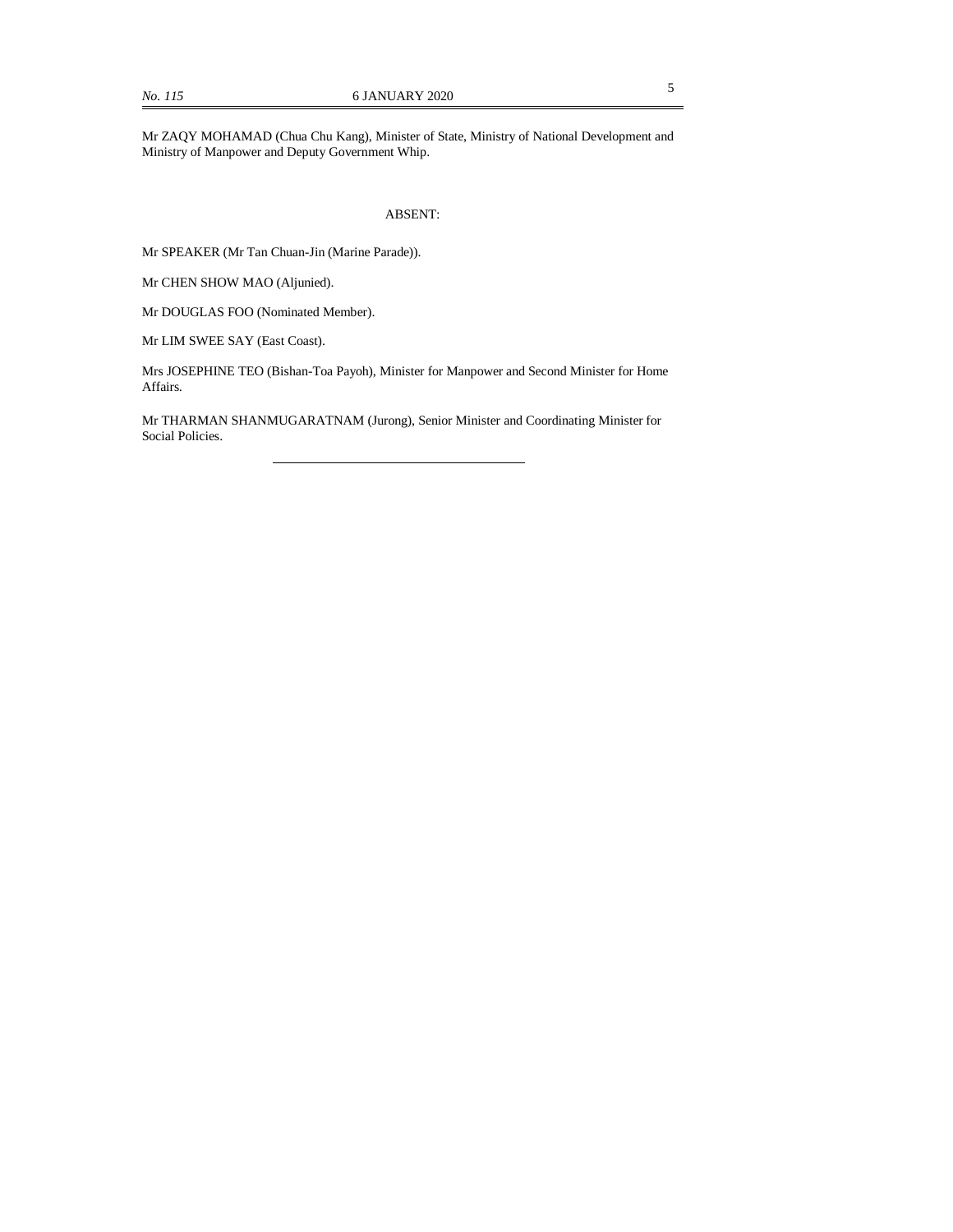- 1 Papers presented to Parliament and received by the Clerk of Parliament pursuant to Standing Order No. 31 (Presentation of Papers) and ordered to lie upon the Table:
	- 1.1 Corrigendum to National Library Board Annual Report FY 2018/2019 Presented on 7 November 2019 (S. 513 of 2019).
	- 1.2 Supreme Court of Judicature (Geographical Indications) Rules 2019 Presented on 12 November 2019 (S. L. 724 of 2019).
	- 1.3 Rules of Court (Amendment) Rules 2019 Presented on 12 November 2019 (S. L. 725 of 2019).
	- 1.4 Fourth Report of the Estimates Committee Presented on 13 November 2019 (Parl. 18 of 2019).
	- 1.5 Corrigendum to Enterprise Singapore Annual Report 2018-2019 Presented on 14 November 2019 (S. 514 of 2019).
	- 1.6 Report of the Presidential Council for Minority Rights on the Home Affairs Uniformed Services Superannuation (Amendment) Bill [Bill No 28/2019] – Presented on 20 November 2019 (Pres. Co. 146 of 2019).
	- 1.7 Report of the Presidential Council for Minority Rights on the Air Navigation (Amendment) Bill [Bill No 27/2019] – Presented on 20 November 2019 (Pres. Co. 147 of 2019).
	- 1.8 Report of the Presidential Council for Minority Rights on the Women's Charter (Amendment) Bill [Bill No 29/2019] – Presented on 20 November 2019 (Pres. Co. 148 of 2019).
	- 1.9 Report of the Presidential Council for Minority Rights on the Central Provident Fund (Amendment) Bill [Bill No 34/2019] – Presented on 20 November 2019 (Pres. Co. 149 of 2019).
	- 1.10 Report of the Presidential Council for Minority Rights on the Supreme Court of Judicature (Amendment) Bill [Bill No 32/2019 (Amended)] – Presented on 20 November 2019 (Pres. Co. 150 of 2019).
	- 1.11 Report of the Presidential Council for Minority Rights on the Judges' Remuneration (Amendment) Bill [Bill No 31/2019] – Presented on 20 November 2019 (Pres. Co. 151 of 2019).
	- 1.12 Report of the Presidential Council for Minority Rights on the Constitution of the Republic of Singapore (Amendment) Bill [Bill No 30/2019] – Presented on 20 November 2019 (Pres. Co. 152 of 2019).
	- 1.13 MediFund Endowment Scheme Annual Report for FY 2018 (1 Apr 2018 to 31 Mar 2019) – Presented on 25 November 2019 (S. 515 of 2019).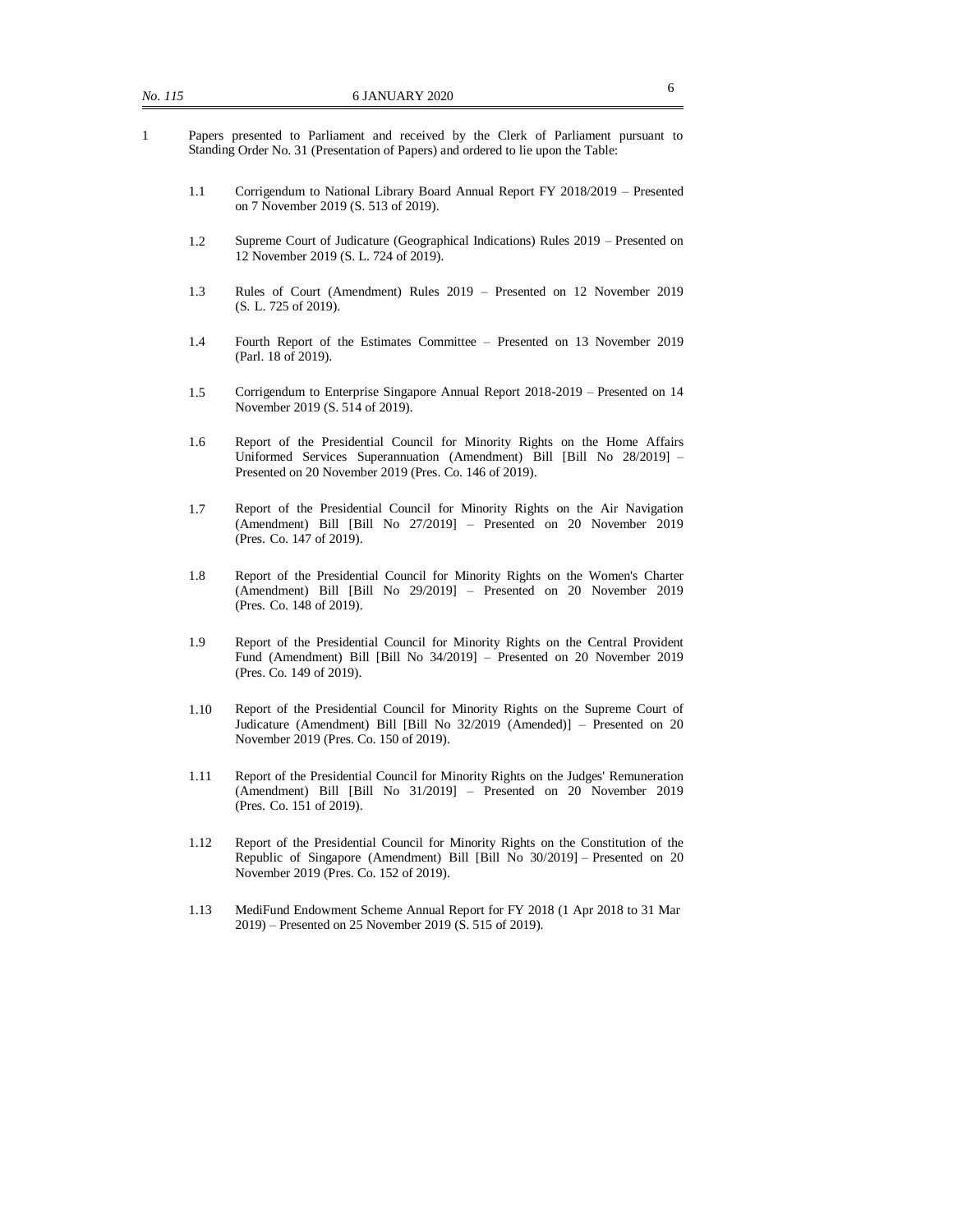- 1.14 Building Control (Buildability and Productivity) (Amendment No. 3) Regulations 2019 – Presented on 28 November 2019 (S. L. 726 of 2019).
- 1.15 Corrigendum to LifeLong Learning Endowment Fund (LLEF) Report and Financial Statements for the Financial Year Ended 31 March 2019 – Presented on 3 December 2019 (S. 516 of 2019).
- 1.16 Aljunied-Hougang Town Council's Audited Financial Statements, Auditors' Reports and Annual Report for FY2018/2019 – Presented on 5 December 2019 (S. 517 of 2019).
- 1.17 Ang Mo KioTown Council's Audited Financial Statements, Auditors' Reports and Annual Report for FY2018/2019 – Presented on 5 December 2019 (S. 518 of 2019).
- 1.18 Bishan-Toa Payoh Town Council's Audited Financial Statements, Auditors' Reports and Annual Report for FY2018/2019 – Presented on 5 December 2019 (S. 519 of 2019).
- 1.19 Chua Chu Kang Town Council's Audited Financial Statements, Auditors' Reports and Annual Report for FY2018/2019 – Presented on 5 December 2019 (S. 520 of 2019).
- 1.20 East Coast-Fengshan Town Council's Audited Financial Statements, Auditors' Reports and Annual Report for FY2018/2019 – Presented on 5 December 2019 (S. 521 of 2019).
- 1.21 Holland-Bukit Panjang Town Council's Audited Financial Statements, Auditors' Reports and Annual Report for FY2018/2019 – Presented on 5 December 2019 (S. 522 of 2019).
- 1.22 Jalan Besar Town Council's Audited Financial Statements, Auditors' Reports and Annual Report for FY2018/2019 – Presented on 5 December 2019 (S. 523 of 2019).
- 1.23 Jurong-Clementi Town Council's Audited Financial Statements, Auditors' Reports and Annual Report for FY2018/2019 – Presented on 5 December 2019 (S. 524 of 2019).
- 1.24 Marine Parade Town Council's Audited Financial Statements, Auditors' Reports and Annual Report for FY2018/2019 – Presented on 5 December 2019 (S. 525 of 2019).
- 1.25 Marsiling-Yew Tee Town Council's Audited Financial Statements, Auditors' Reports and Annual Report for FY2018/2019 – Presented on 5 December 2019 (S. 526 of 2019).
- 1.26 Nee Soon Town Council's Audited Financial Statements, Auditors' Reports and Annual Report for FY2018/2019 – Presented on 5 December 2019 (S. 527 of 2019).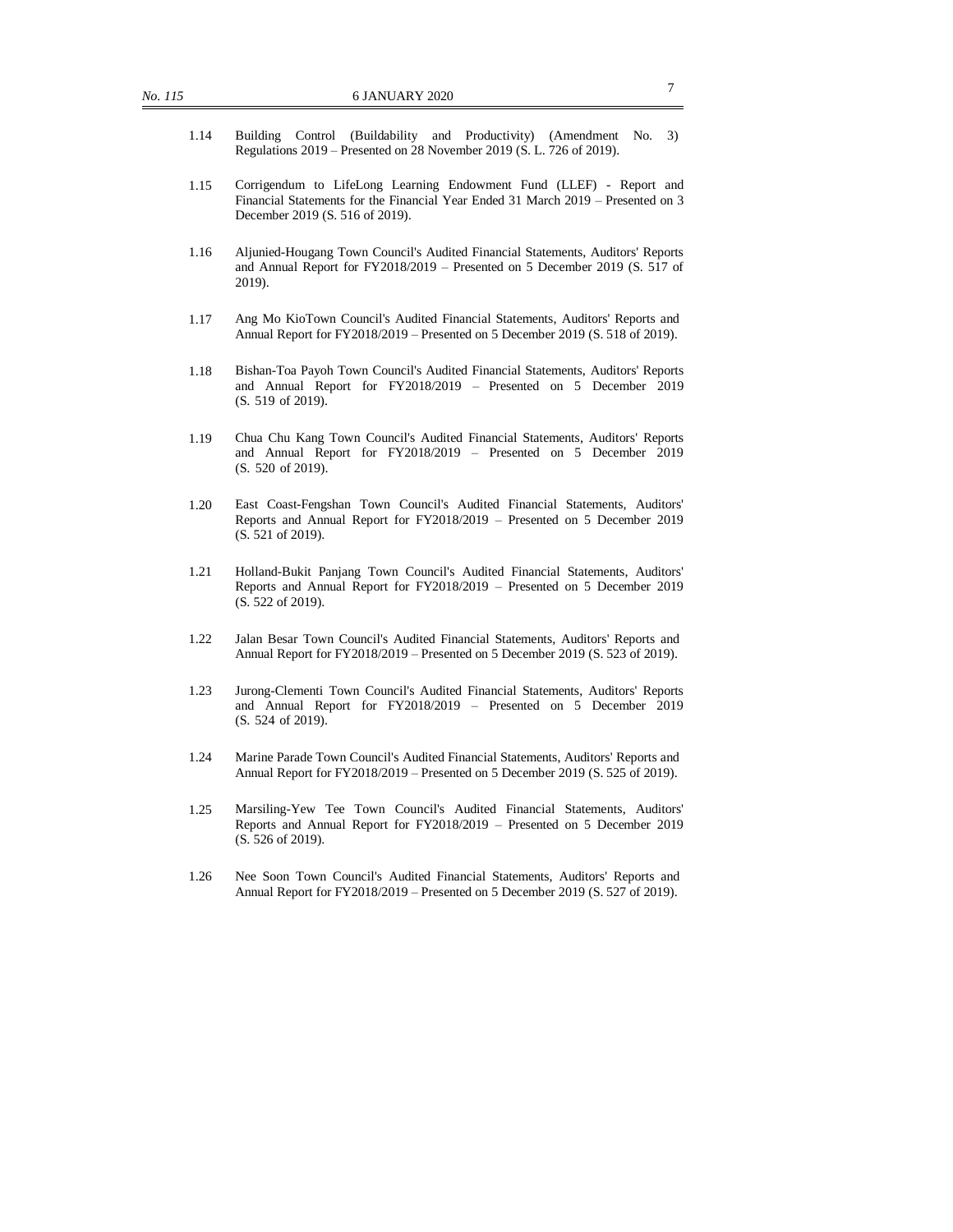- 1.27 Pasir Ris-Punggol Town Council's Audited Financial Statements, Auditors' Reports and Annual Report for FY2018/2019 – Presented on 5 December 2019 (S. 528 of 2019).
- 1.28 Sembawang Town Council's Audited Financial Statements, Auditors' Reports and Annual Report for FY2018/2019 – Presented on 5 December 2019 (S. 529 of 2019).
- 1.29 Tampines Town Council's Audited Financial Statements, Auditors' Reports and Annual Report for FY2018/2019 – Presented on 5 December 2019 (S. 530 of 2019).
- 1.30 Tanjong Pagar Town Council's Audited Financial Statements, Auditors' Reports and Annual Report for FY2018/2019 – Presented on 5 December 2019 (S. 531 of 2019).
- 1.31 West Coast Town Council's Audited Financial Statements, Auditors' Reports and Annual Report for FY2018/2019 – Presented on 5 December 2019 (S. 532 of 2019).
- 1.32 HighWay (Revision No. 2) Code 2019 Presented on 10 December 2019 (S. 533 of 2019).
- 1.33 Building Control (Buildability and Productivity) (Amendment No. 4) Regulations 2019 – Presented on 10 December 2019 (S. L. 728 of 2019).
- 1.34 Pioneer Generation Fund (Appeals Panel) (Amendment) Regulations 2019 Presented on 10 December 2019 (S. L. 729 of 2019).
- 1.35 Corrigendum to Government Technology Agency of Singapore Annual Report 2018/ 2019 – Presented on 17 December 2019 (S. 534 of 2019).
- 1.36 Corrigendum to Aljunied Hougang Town Council's Audited Financial Statements, Auditors' Reports and Annual Report for FY2018/2019 – Presented on 27 December 2019 (S. 535 of 2019).
- 1.37 Goods and Services Tax (Imports Relief) (Amendment No. 2) Order 2019 Presented on 31 December 2019 (S. L. 730 of 2019).
- 1.38 Goods and Services Tax (General) (Amendment No. 2) Regulations 2019 Presented on 31 December 2019 (S. L. 731 of 2019).
- 1.39 Employment of Foreign Manpower (Work Passes) (Amendment No. 2) Regulations 2019 – Presented on 3 January 2020 (S. L. 732 of 2020).
- 1.40 Income Tax (Deduction for Expenditure of Qualifying Individual Under Section 14ZD) Rules 2019 – Presented on 3 January 2020 (S. L. 733 of 2020).
- 1.41 Women's Charter (Registration of Marriages) (Amendment) Rules 2019 Presented on 6 January 2020 (S. L. 734 of 2020).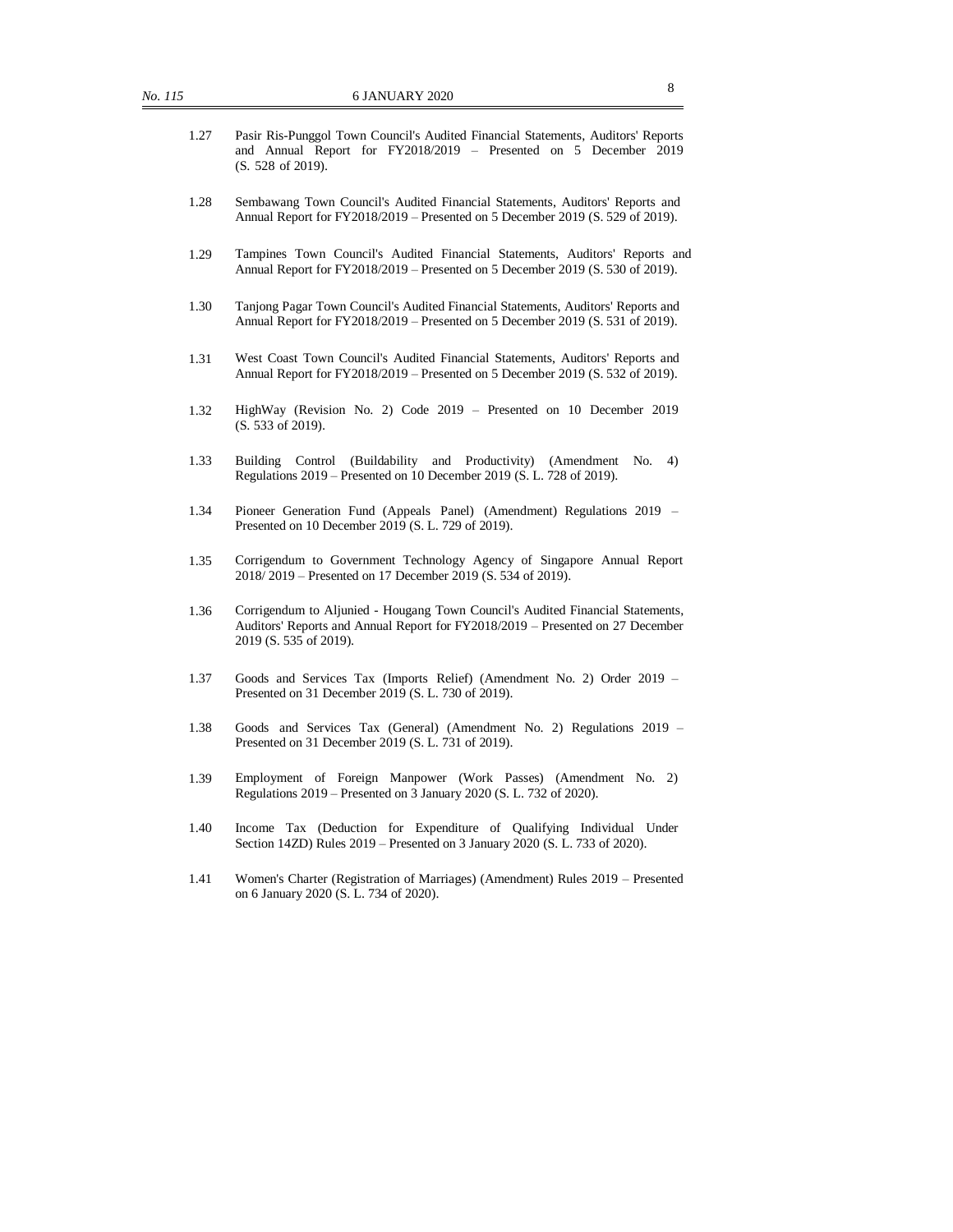- 1.42 Massage Establishments Act 2017 (Amendment of Schedule) Order 2019 Presented on 6 January 2020 (S. L. 735 of 2020).
- 1.43 Prisons Act (Amendment of First and Second Schedules) Order 2019 Presented on 6 January 2020 (S. L. 736 of 2020).
- 1.44 Organised Crime Act 2015 (Amendment of Schedule) (No. 2) Order 2019 Presented on 6 January 2020 (S. L. 737 of 2020).
- 1.45 Criminal Procedure Code (Amendment of First Schedule) Order 2019 Presented on 7 January 2020 (S. L. 738 of 2020).
- 1.46 Criminal Procedure (Amendment No. 3) Rules 2019 Presented on 7 January 2020 (S. L. 739 of 2020).
- 1.47 Financial (Amendment) Regulations 2019 Presented on 7 January 2020 (S. L. 740 of 2020).
- 1.48 Singapore Armed Forces (Premium Plan) (Amendment) Regulations 2019 Presented on 7 January 2020 (S. L. 741 of 2020).
- 1.49 Monetary Authority of Singapore (Resolution of Financial Institutions) (Amendment) Regulations 2019 – Presented on 8 January 2020 (S. L. 742 of 2020).
- 2 Revision of Question Time (Leader of the House) (with the consent of Mr Deputy Speaker and the general assent of Members present) – Motion made, and Question put – Resolved, "That, notwithstanding Standing Order 22(1), Questions for Oral Answer set down on the Order Paper for today be taken until the completion of Question No. 12 at this day's sitting.".
- 3 12 Questions for Oral Answer were answered during Question Time.
- 4 Merchant Shipping (Maritime Labour Convention) (Amendment) Bill "to amend the Merchant Shipping (Maritime Labour Convention) Act 2014 (Act 6 of 2014)" – presented by the Senior Minister of State (Dr Lam Pin Min), on behalf of the Minister for Transport; read the first time; to be read a second time after the conclusion of proceedings on the Estimates of Expenditure for FY 2020/21 and to be printed. [Bill No. 1/2020].
- 5 Shared Mobility Enterprises (Control and Licensing) Bill "with respect to shared mobility services and to make consequential and related amendments to the Land Transport Authority of Singapore Act (Chapter 158A of the 1996 Revised Edition), the Parking Places Act (Chapter 214 of the 2014 Revised Edition) and the Insolvency, Restructuring and Dissolution Act 2018 (Act 40 of 2018)" – presented by the Senior Minister of State (Dr Lam Pin Min), on behalf of the Minister for Transport; read the first time; to be read a second time on the next available sitting day and to be printed. [Bill No. 2/2020].
- 6 Active Mobility (Amendment) Bill "to amend the Active Mobility Act 2017 (Act 3 of 2017) to deal with personal mobility devices and other vehicles in relation to public paths and to make related amendments to the Road Traffic Act (Chapter 276 of the 2004 Revised Edition)" – presented by the Senior Minister of State (Dr Lam Pin Min), on behalf of the Minister for Transport; read the first time; to be read a second time on the next available sitting day and to be printed. [Bill No. 3/2020].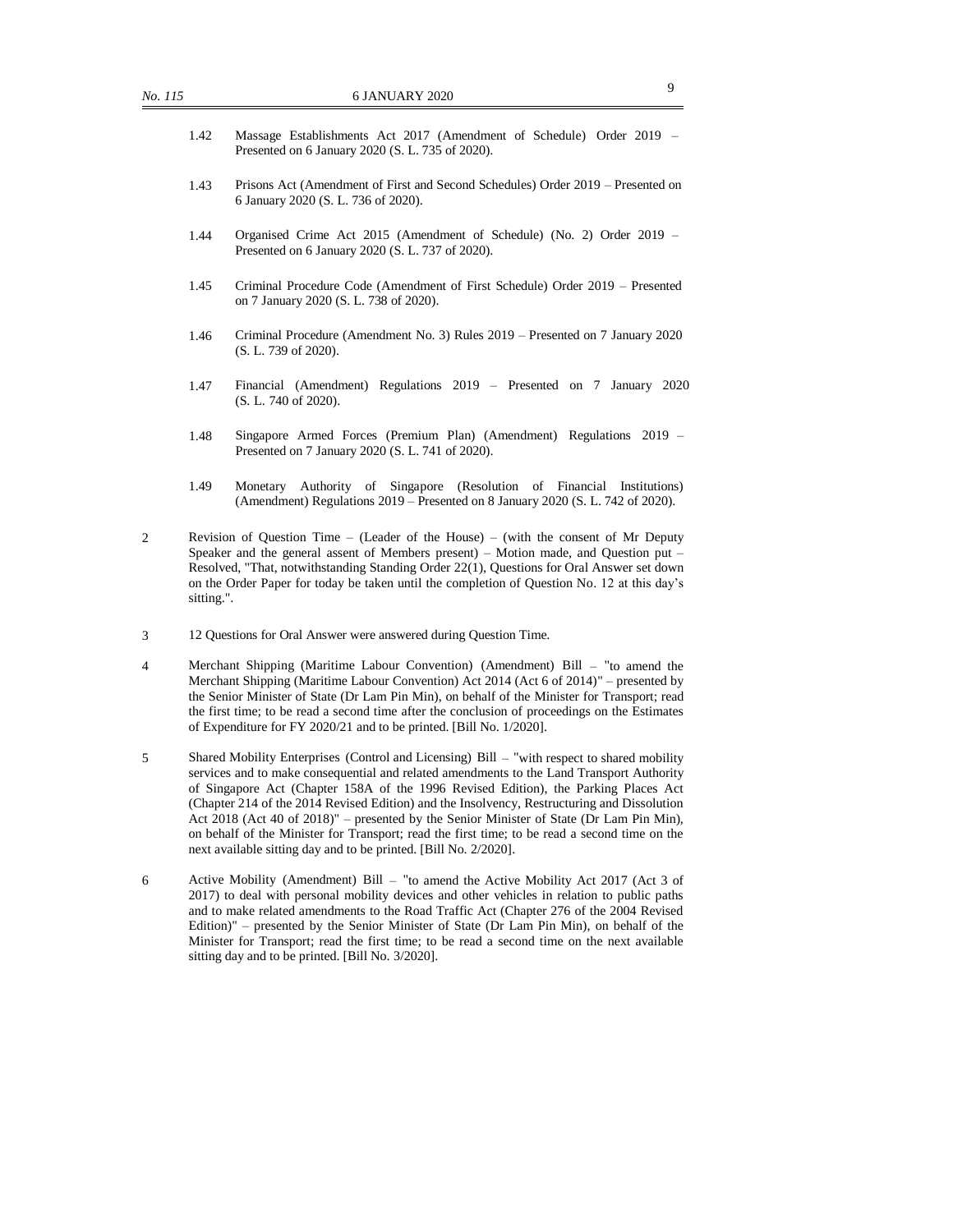- 7 Geographical Indications (Amendment) Bill "to amend the Geographical Indications Act 2014 (Act 19 of 2014)" – presented by the Senior Minister of State, on behalf of the Minister for Law; read the first time; to be read a second time on the next available sitting day and to be printed. [Bill No. 4/2020].
- 8 Singapore Convention on Mediation Bill "to give effect to the United Nations Convention on International Settlement Agreements Resulting from Mediation, also known as the Singapore Convention on Mediation, opened for signature on 7 August 2019 in Singapore, and to make related amendments to certain other Acts" – presented by the Senior Minister of State, on behalf of the Minister for Law; read the first time; to be read a second time on the next available sitting day and to be printed. [Bill No. 5/2020].
- 9 Hazardous Waste (Control of Export, Import and Transit) (Amendment) Bill "to amend the Hazardous Waste (Control of Export, Import and Transit) Act (Chapter 122A of the 1998 Revised Edition), and to make consequential amendments to the Insolvency, Restructuring and Dissolution Act 2018 (Act 40 of 2018)" – presented by the Senior Minister of State, on behalf of the Minister for the Environment and Water Resources; read the first time; to be read a second time on the next available sitting day and to be printed. [Bill No. 6/2020].
- 10 National Environment Agency (Amendment) Bill "to amend the National Environment Agency Act (Chapter 195 of the 2003 Revised Edition)" – presented by the Senior Minister of State, on behalf of the Minister for the Environment and Water Resources; read the first time; to be read a second time on the next available sitting day and to be printed. [Bill No. 7/2020].
- 11 Statutes (Miscellaneous Amendments) Bill read a second time and committed to a Committee of the whole House.

The House immediately resolved itself into a Committee on the Bill – (Senior Minister of State, on behalf of the Minister for Law).

#### *(In the Committee)*

Clauses 1 to 4 inclusive agreed to.

Clause 5:

Amendments made:

- (i) in page 4, line 17, after "5.", by inserting " $-(1)$ "; and
- (ii) in page 4, after line 18, by inserting —

"(2) The Penal Code as amended by the Criminal Law Reform Act 2019 (Act 15 of 2019) is amended by inserting, immediately after the word "intentionally" in section 26D(3), the words "or with wilful blindness.". – (Senior Minister of State, on behalf of the Minister for Law).

Clause 5, as amended, agreed to.

Clauses 6 and 7 inclusive agreed to.

Bill to be reported.

Bill reported, with amendments; read a third time.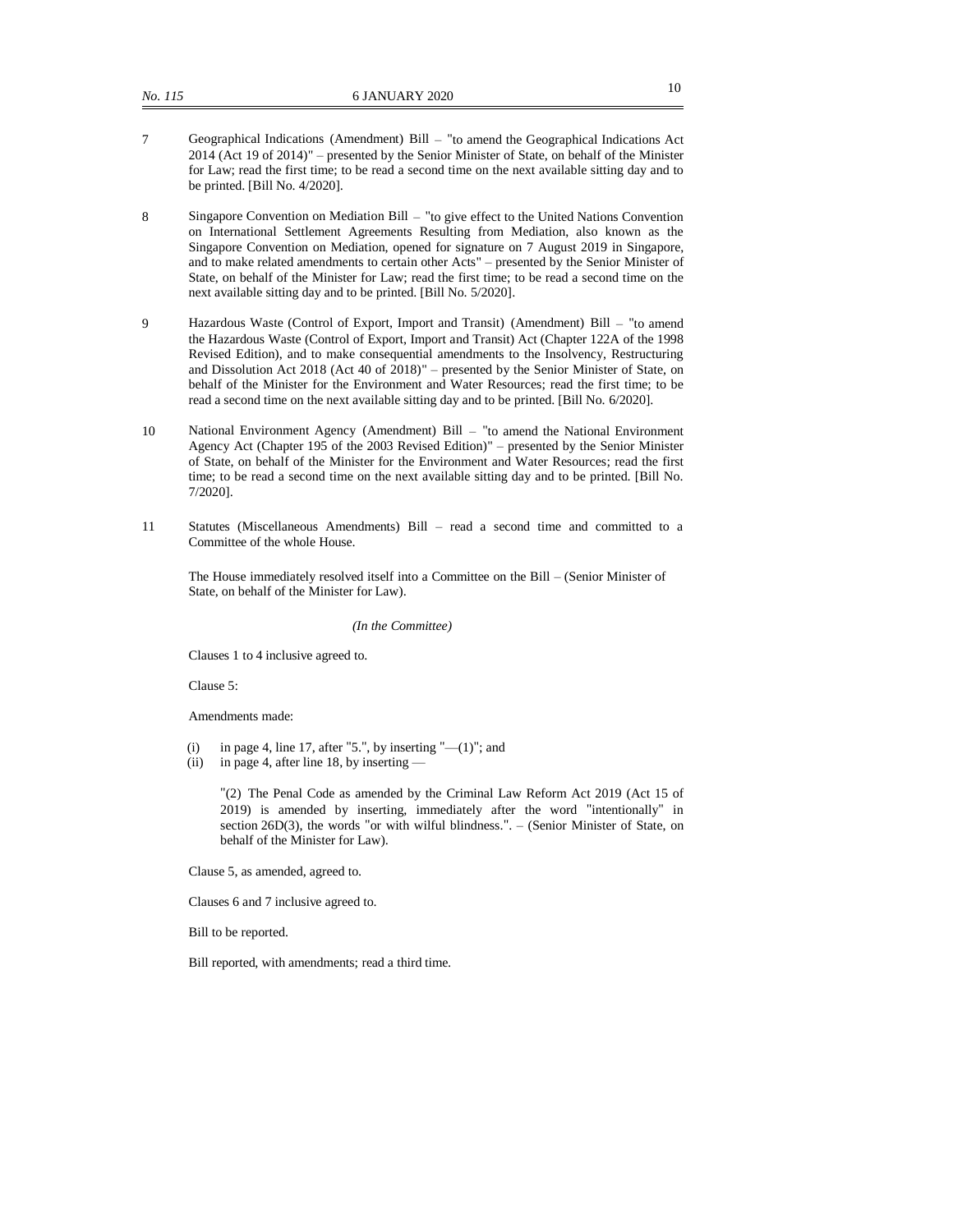The House immediately resolved itself into a Committee on the Bill – (Minister for Education, on behalf of the Prime Minister).

#### *(In the Committee)*

Clauses 1 to 69 inclusive agreed to.

Bill to be reported.

Bill reported, without amendment; read a third time.

- 13 Healthcare Services Bill (Senior Minister of State (Mr Edwin Tong), on behalf of the Minister for Health) – Motion made, and Question proposed, "That the Bill be now read a second time."; Debate arising.
- 14 Extension of Sitting Pursuant to Standing Order 2(5)(d), Mr Deputy Speaker (Mr Lim Biow Chuan) extended the sitting beyond the moment of interruption for a period of up to 30 minutes.
- 15 Time Limit for Speeches (Deputy Leader of the House) (with the consent of Mr Deputy Speaker (Mr Lim Biow Chuan) and the general assent of Members present) – Motion made, and Question put – Resolved, "That the proceedings on the item under discussion be exempted from the provisions of Standing Order No. 48(8) to remove the time limit in respect of the Senior Minister of State Edwin Tong's speech.".
- 16 Healthcare Services Bill (Senior Minister of State (Mr Edwin Tong), on behalf of the Minister for Health) – Debate resumed on Question, "That the Bill be now read a second time.".

Question put and agreed to. Bill read a second time and committed to a Committee of the whole House.

The House immediately resolved itself into a Committee on the Bill – (Senior Minister of State (Mr Edwin Tong), on behalf of the Minister for Health).

#### *(In the Committee)*

Clauses 1 to 60 inclusive agreed to.

First to Third Schedules inclusive agreed to.

Bill to be reported.

Bill reported, without amendment; read a third time.

17 Adjournment to a Later Date – (Deputy Leader of the House) – Motion made, and Question put – Resolved, "That at its rising today, Parliament do stand adjourned to a date to be fixed.".